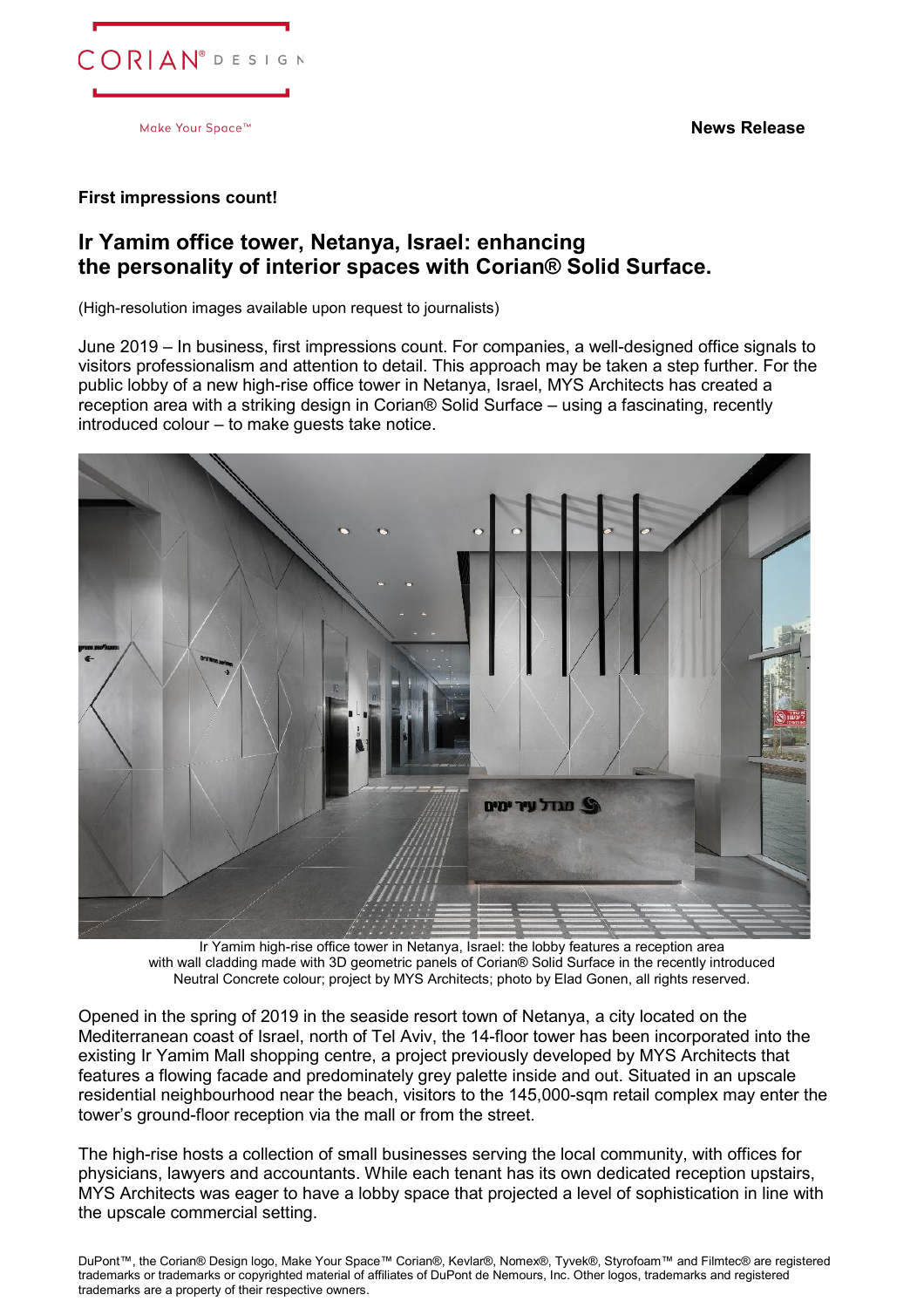"It's a welcome point and functions as a business card of sorts," says Zehavit Liberman Simovitch, Interior Design Team Leader at MYS Architects. "Companies have invested extensively in their offices upstairs so it is important to impress first-time visitors in the lobby." To create an atmosphere that was both professional and aesthetically vivid, Simovitch clad the walls of the 100-sqm space with 3D geometric panels made of Corian® Solid Surface in the recently introduced Neutral Concrete colour.



View from the park entrance - to the lobby features a reception area with wall cladding made with 3D geometric panels of Corian® Solid Surface in the recently introduced Neutral Concrete colour; project by MYS Architects; photo by Elad Gonen, all rights reserved.

"The colour matches the appearance of the concrete used in the mall but offers us the ability to transform the material into decorative patterns." Simovitch called upon Boristone, an Israeli firm specialising in the fabrication of Corian® Solid Surface, to realise a selection of slabs primarily consisting of triangular cuts. "I wanted to create a dynamic space in an area that is often overlooked. The pattern calls to mind folded sheets of paper as when you make an origami fold design."

Three- and four-sided panels in various sizes are arranged on the walls at slightly different depths, with their linear borders evoking a sense of movement. The overall effect seeks to capture the wayfinding design one encounters in airports, albeit here the directions are presented in a more abstract manner to get people to move through the lobby and on to the elevators, parking garage and shopping mall. On the panels hosting directories in the elevator bay, Simovitch has opted to use elongated rectangular components to emphasis vertical movement.

The decision to go with Corian® Solid Surface as the wall cladding solution centred on the advanced material's durability and ease of maintenance. "The surface stands up well over the long run and we needed a material that could handle the large amount of foot traffic. People are passing through to the mall, the offices and the parking garage."

Simovitch found Corian® Solid Surface in the Neutral Concrete colour – an elegant soft ivory-grey – an ideal accompaniment to the darker granite porcelain flooring and specially designed light fixtures made of slender black matte aluminium tubes that hang over the welcome desk. An overall neutral palette was called for to offset the bright sunshine that often floods the lobby area.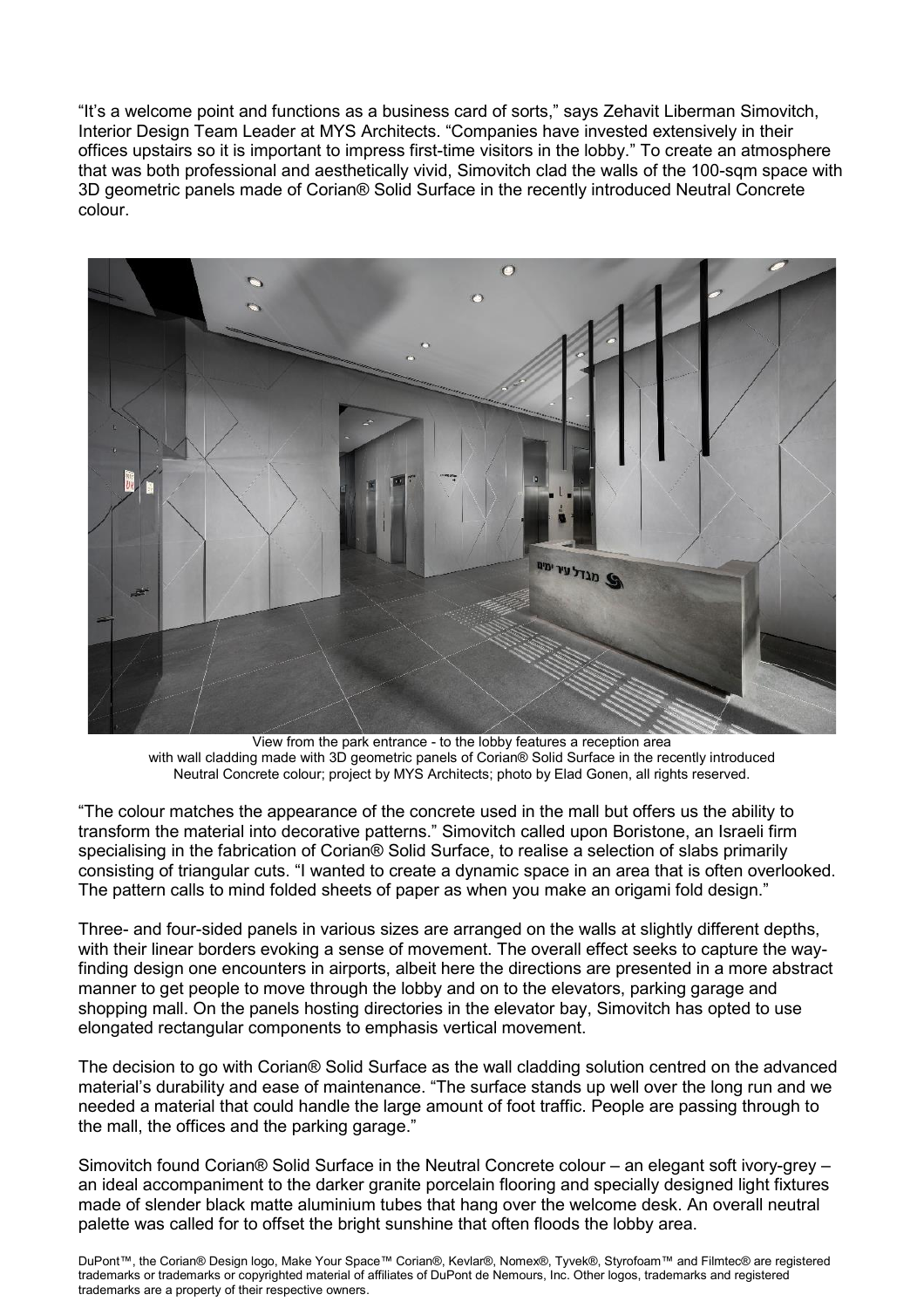

Ir Yamim high-rise office tower in Netanya, Israel: the lobby features a reception area with wall cladding made with 3D geometric panels of Corian® Solid Surface in the recently introduced Neutral Concrete colour; project by MYS Architects; photo by Elad Gonen, all rights reserved.



Ir Yamim high-rise office tower in Netanya, Israel: the lobby features a reception area with wall cladding made with 3D geometric panels of Corian® Solid Surface in the recently introduced Neutral Concrete colour; project by MYS Architects; photo by Elad Gonen, all rights reserved.

Additionally, Simovitch believed the Corian® Solid Surface Neutral Concrete colour was a suitable shade for an office complex thanks to its subtlety and quiet strength. To further spotlight the interior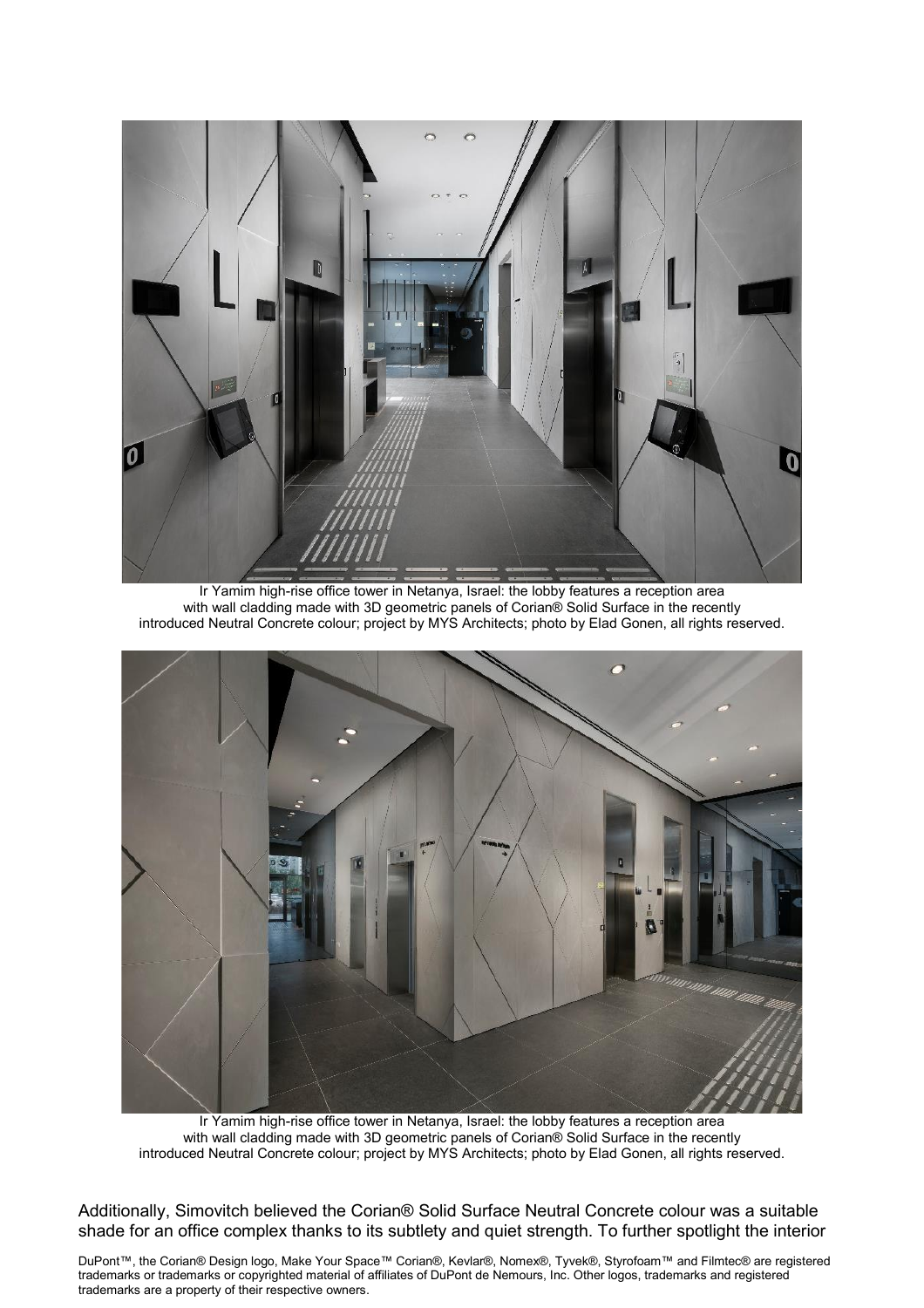design, Simovitch clad certain wall segments in grey reflective glass that have been painted on the back for a mirror effect to create the illusion of an expansive space. Adds Simovitch: "We worked to emphasise an area of a building that so often is forgotten. With Corian® Solid Surface, we were able to make a strong impression and leave visitors with a lasting image."



Ir Yamim high-rise office tower in Netanya, Israel: the lobby features a reception area with wall cladding made with 3D geometric panels of Corian® Solid Surface in the recently introduced Neutral Concrete colour; project by MYS Architects; photo by Elad Gonen, all rights reserved.

To learn more about the Neutral Concrete colour and the most recent aesthetics and colours of Corian® Solid Surface, visit:<http://www.corian.uk/-experience-the-new-aesthetics-of-corian-r->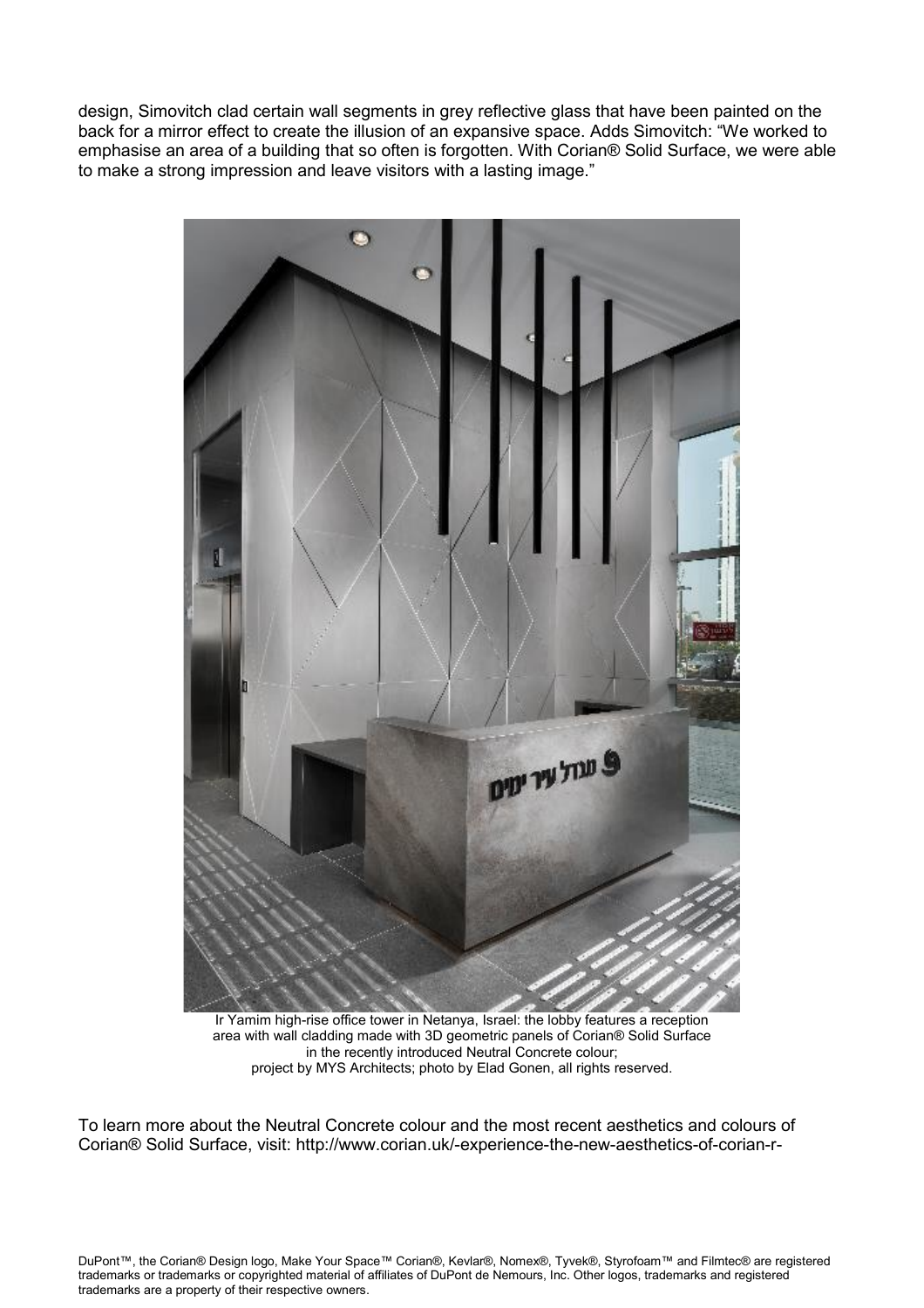

Ir Yamim high-rise office tower in Netanya, Israel; project by MYS Architects; render by 3DVISION, all rights reserved.



Ir Yamim high-rise office tower in Netanya, Israel; project by MYS Architects; render by 3DVISION, all rights reserved.

**About MYS Architects (m-y-s.com) –** MYS Architects is Israel's leading architectural firm. It was established in 2006 with the merger of two renowned firms both founded in the 1950s: the first owned by Prof. Avraham Yasky and Joseph Sivan; the second by the late Yitzhak Moore. It is known for designing iconic projects across Israel, many of which have become synonymous with excellence and innovation. It has played an influential role in developing the Tel Aviv skyline.

MYS Architects brings to every project an unprecedented level of experience via its staff of over 140 talented professionals, who among them speak more than 10 languages. Its portfolio includes a long list of awardwinning projects, master plans and designs in the commercial, residential, health care, hospitality and public sectors realized throughout Israel and 32 countries worldwide. MYS Architects works across the globe and